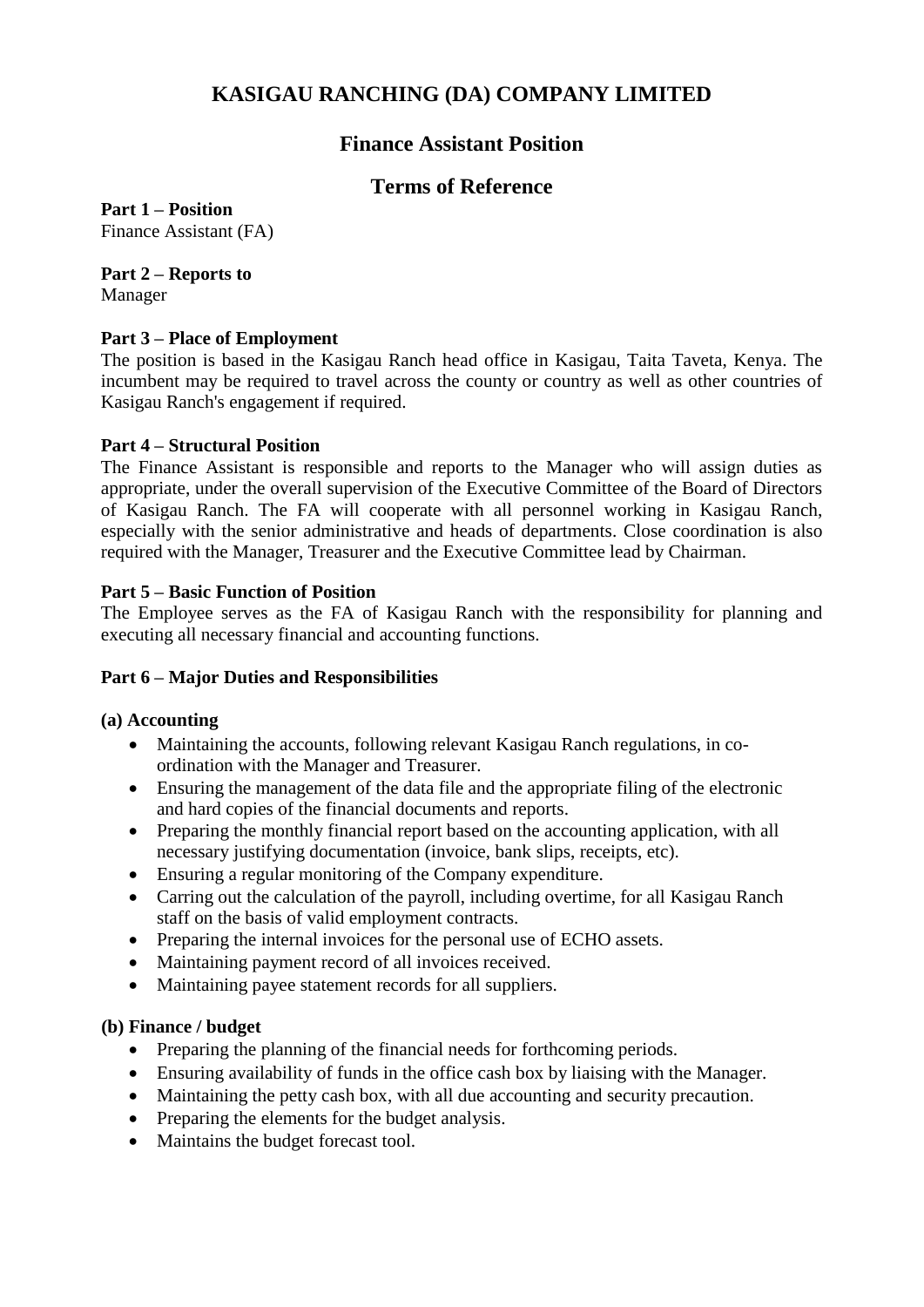• Monitoring the development of expenditure, ensuring that budget overruns do not occur and prepares requests for possible amendments.

# **(c) Others**

- Translates financial documents as appropriates and maintaining complete files.
- Carries out any other duties that may reasonably or exceptionally be required to ensure the smooth operation of Kasigau Ranch's work after approval of the Manager.

# **Part 6 – Information / reporting**

The FA will submit the following information and reports to the Manager:

- Weekly financial activity reports
- Monthly income and expenditure reports
- Monthly budgets
- Ad hoc reports on situation and issues of interest of the Kasigau Ranch.

# **Part 7 – Position Elements**

*Supervision Received*: Supervision by the Manager or Treasurer in the absence of Manager. Must be a self-starter and able to set priorities on work schedule.

*Available Guidelines*: Basic guidelines include the Kasigau Ranch Financial Policy Manual, Human Resource Policy andProcedures Manual, Property Use Manual, etc. There are also a variety of unwritten policies, precedents and practices.

*Exercise of Judgement*: Initiative and independent judgement is required by the incumbent in determining what needs to be done and the best working methods. Intensive co-ordination with the Kasigau Ranch members of staff is, however, essential. The incumbent should be versatile and flexible so as to quickly adapt to changing situations.

*Authority to Make Commitments:* As delegated by the Manager.

*Nature, Level and Purpose of Contacts:* Required to deal personally with peers and colleagues from Kasigau Ranch and other partner organisations.

*Supervision Exercised:* the incumbent is responsible for daily coordination of the work of the finance department.

*Working hours and days*: Monday to Friday from 08:00 to 17:30, Saturday from 8.30 to 12.30. May be required to work on weekends.

## **Part 8 – Qualifications**

- Diploma in accounting, Certified Public Accountant Section IV (CPAK) or it's equivalent
- At least one (1) years working experience in a similar position
- Strong knowledge of bookkeeping.
- Must be compliant with Chapter 6 of the Constitution of Kenya;
- Must be computer proficient and detailed knowledge in Microsoft Excel and Accounting software (QuickBooks).
- Must have high analytical ,Planning and Budgeting experiences
- Must have a good understanding of Public Finance Management Act and related legislations, Public Procurement and Disposal Act and Regulations, Financial Reporting Standards, Pension Scheme's Accounting Standards and any other relevant acts